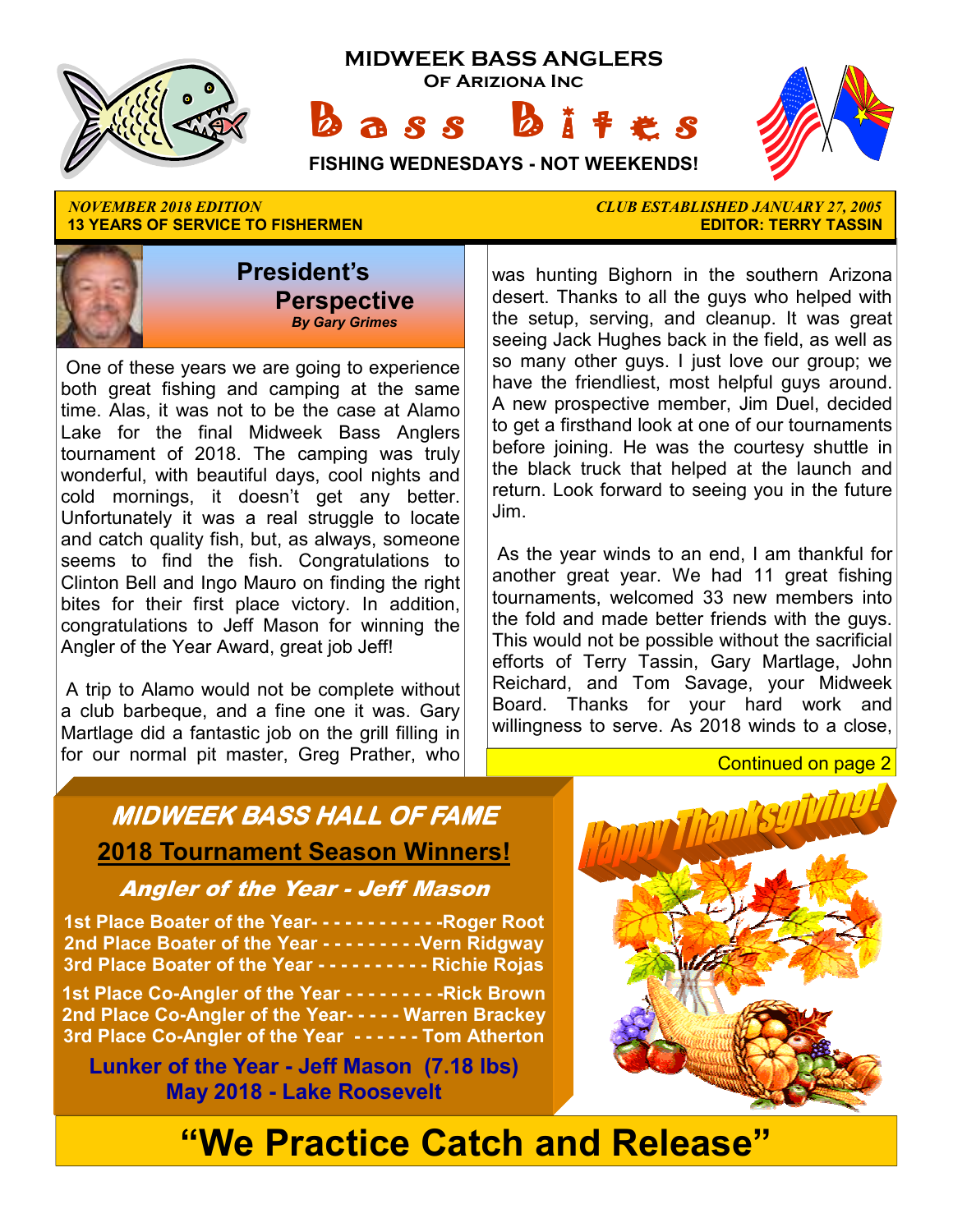#### Page 2

we are making the final preparations for the annual banquet, to be held in Sun Lakes on Friday, January 11. Please come and enjoy a wonderful evening full of quality cocktails, great food, awesome prizes and great fellowship. 2019 is soon upon us, so it is time for boat and reel maintenance and to get those new licenses and permits.

 Wickenburg Marine: One last item of interest to pass on to everyone; Gary Martlage received a call while on the water prefishing at Alamo Lake from Wickenburg Marine. They offer complete marine service, including basic maintenance, engine repair, electronics and trailers. They even joined us at the BBQ and passed out their cards to the members. While there, they fixed Lou Hirlemann's malfunctioning trolling motor. Located in Wickenburg, they can be reached at 928-684-3111.



**Tournament Report Lake Alamo November 27-28, 2018**

# **Jeff Mason Nails Down First Time Angler Of The Year Title.**

 Another great fishing season is over and the last event of the year was one tough nut to

## **Next Meeting Next Tournament**

Our final club meeting for 2018 is scheduled for **Wednesday, 5 December**  starting at 8:00 AM, at **Deer Valley Airport Restaurant** (just one mile north of I-101 at the intersection of 7th Ave & Deer Valley Road). We hope you will come early and have breakfast together.

The first 2019 club point tournament is scheduled for **Lake Pleasant** on **16 January 2019.** Club launch headquarters and weigh-in location will be announced. Tournament hours are **Safe Light to 3 PM.**  crack when it came to putting numbers and decent size fish in the livewell. The final club point's tournament of this year started off at 6:45 AM with boats heading to their start spots all around Alamo Lake. The tournament weather was great but cool with water temps around 61 degrees in most of the lake, but numbers and good size fish were hard to come by; in fact any bass was hard to come by. All fish were released back into the lake to live and fight again another day.

Now let's hear from our winners.

## **Shallow Bite Propels Team Clinton Bell & Ingo Moura To 1st Place Finish**

 Taking home **1st Place,** Team **Clinton Bell & Ingo Moura** brought to the scales the winning creel of seven bass weighing 16.19 lbs. Thanks to Clinton's 4.72 lb bass the team also won **2nd Place Big Fish** honors.

*Clinton Bell:* Congratulations to Jeff Mason on winning Angler of the Year and all the other anglers that finished well this year.

 Pre-fishing on Monday the plan was to start deep in the morning and then move in shallow as the day progressed. Ingo Moura and I found fish from 20 - 35 feet but the bite was slow for

#### **The Rules**  *By Gary Grimes*

With the 5 lb pot now approaching \$2000, I thought it might be prudent to expand on one of the conditions for winning this pot. In order to win, the person who catches the fish must be a qualified participant in the 5 pound pot. In addition, I believe we would all agree that the person who catches the fish is understood to be the person who both hooked and landed the fish. So, if the person who hooks the fish is not in the five pound pot, he cannot hand-off the rod to his partner who is in the five pound pot.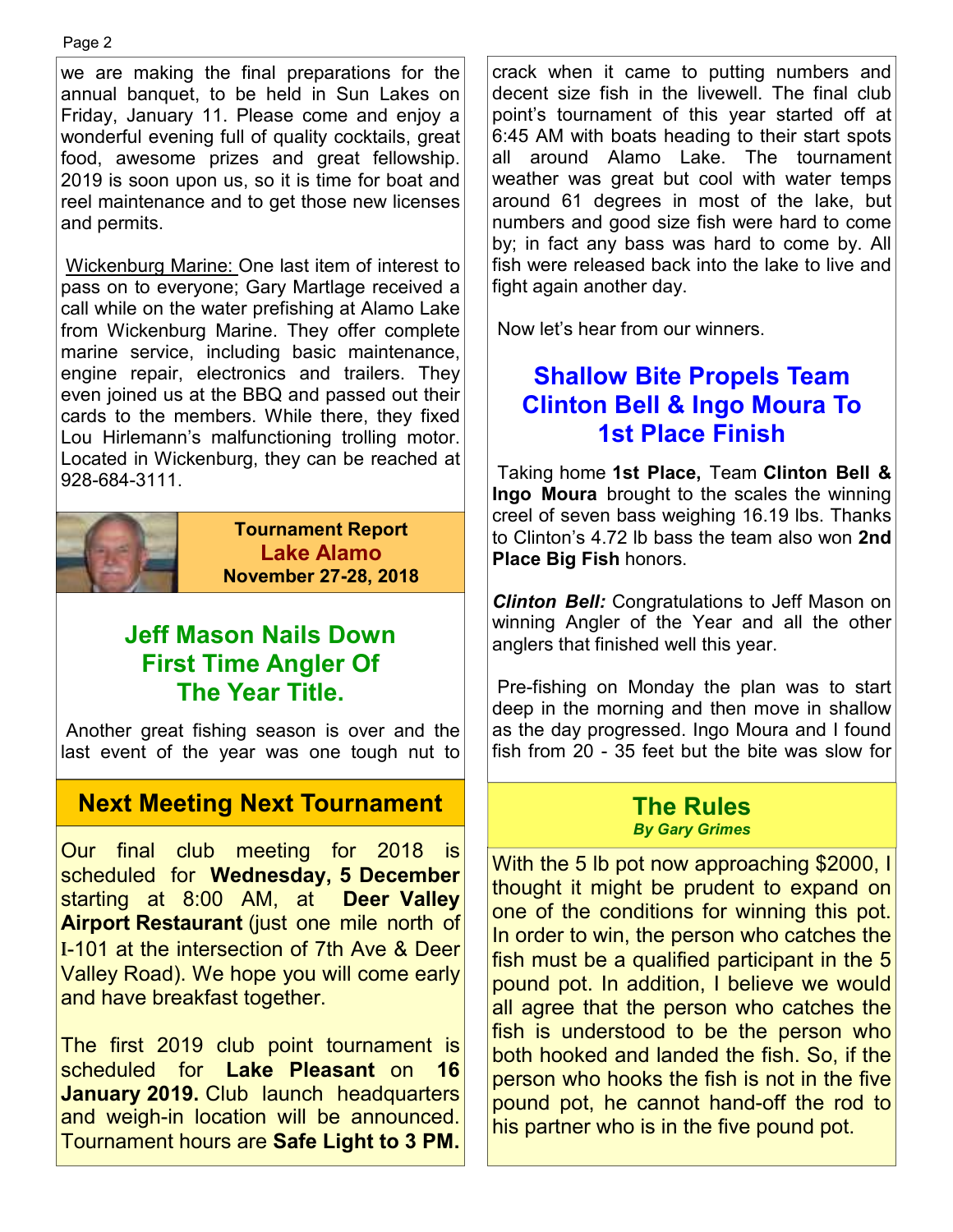

*1st Place Overall Clinton Bell & Ingo Moura* 

me and the people we talked to had the same report. Sometime around 1:00 PM we went to the shallow water and in about 10 minutes we boated 3 nice fish; we then left that spot for tournament day. We started there Tuesday and Wednesday and never left the area both days. The fish were in less than 5 feet of water and we caught them on spinner baits and creature baits. This is the second time I have had the pleasure of fishing with Ingo. He is a great partner and I hope to draw him again in the future. Merry Christmas to All!

*Ingo Moura:* What a humbling fishing season this was for me; I was all over the board this year and even an embarrassing DQ last month. However, finishing off the year with a Win is most satisfying and encouraging. Of course it helped drawing "BIG BELL CLINTON" as my partner.

 Congrats to everyone finishing in the money. Going into the 2nd day of the tournament the standings were very close and I knew we were fishing with the big boys. Thanks to the weigh-in crew and everyone who helped out with the barbeque. I also really appreciated Jim Duel for being the shuttle guy; Jim, you'll really enjoy this club. It takes time to get to know everyone, but I feel like I have a lot of brothers here and you will

#### **Membership**

As of November 29, 2018 the Midweek Bass Anglers of Arizona consists of **116**  dues paid active members.

too.

 On Monday I heard through the grapevine that it was brutal out there fishing. Clinton and I went out and quickly discovered it really was brutal, at least during the entire morning. We did find an afternoon bite, with Texas style craws and Brush Hogs. We quickly stopped fishing any area where we picked up fish and possibly had three hot areas for the tournament.

 Tournament day we changed it up a little and went straight to shallow brush and threw white spinner baits. I quickly loaded up the boat with "rats"; "Big Bell" slowly culled our entire limit and topped it off with a 3.28 pounder on a white paddle tail worm. The rest of his fish came from craw style jigs thrown into the nastiest piles of brush available. If we found horizontal trees, we found fish. One or two bass were picked up on a Senko as well – we're talking 2 or 3 feet of water during the afternoon.

 On the second night in camp "my brothers" attempted to poison me with some really good scotch and tried to wear me out with a friendly

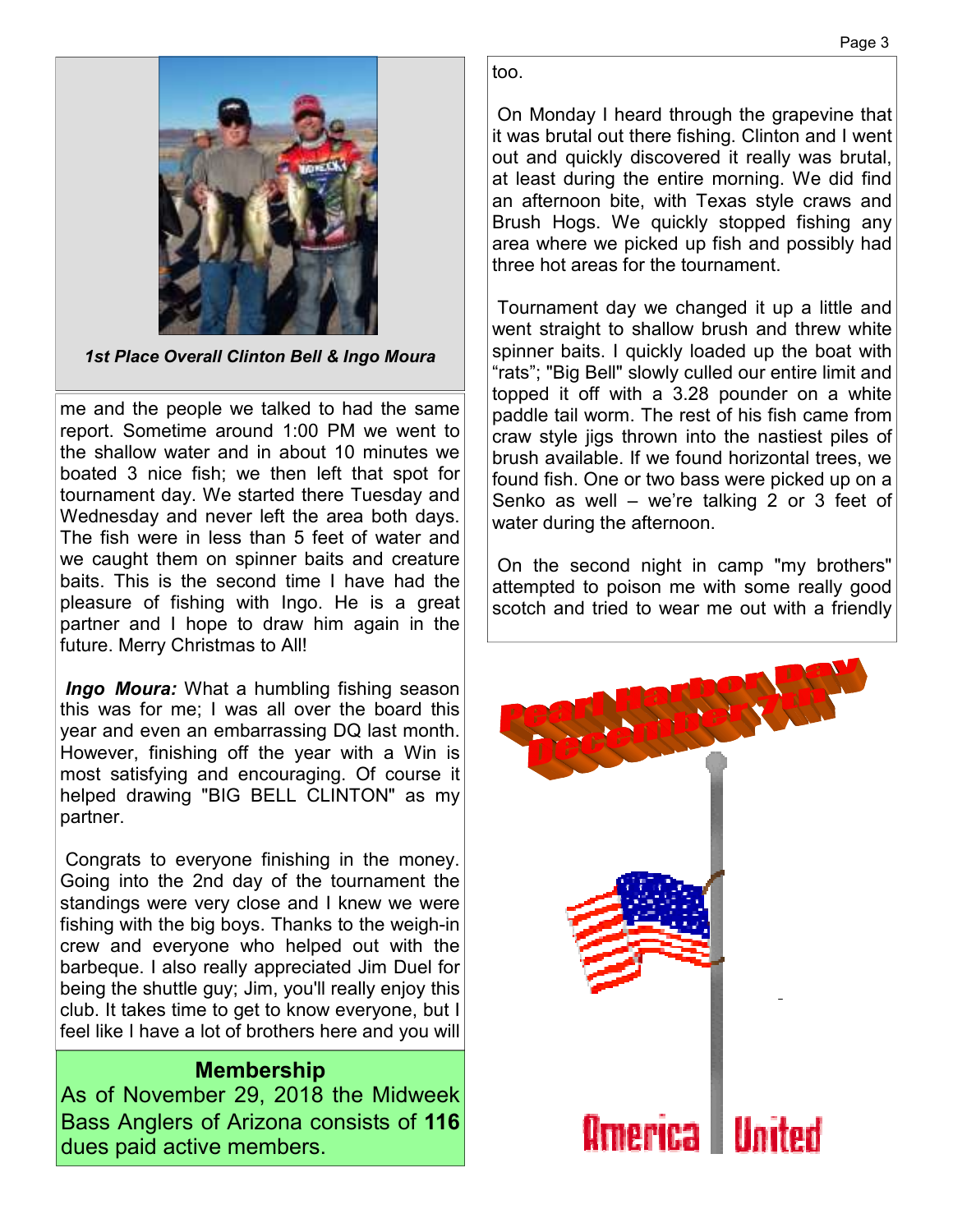game of poker. I'm not a great poker player, but I am good at drinking. I was worried if I could be disqualified (DQ'd) for waking up drunk...LOL. However, when I woke up the next morning I was bright-eyed and bushy-tailed and nervous about holding our lead.

 We went into tournament Day 2 knowing we were not going to have the luxury of the afternoon bite. We had large grins on our faces all day, but we saw no fish until almost 11AM. We only had one more hour to fish and then Clinton picked up a rod and scaled down his bait to a green brush hog and threw it into the biggest horizontal tree in our area. Splash, he had a pig on that would not come out of the trees. This fish was so fat she got stuck and pinned between the branches. Clinton was working on pulling her through the bush and I got a little excited and told him to "get his flipping boat over there - NOW!" I had to get the net onto the tree, push the tree down, and then net the bass. Success! We were hoping she would go 5 pounds and everyone thought so as well. However she only weighed 4.72 lbs on the official scales. We went in to the weigh-in with only two fish and won with a two day total of 7 fish weighing 16.19 lbs.

 Thanks to my partner Clinton this one goes in the books as a big win for our team.

## **Vern Ridgway & John Milkint Team Up And Finish 2nd Overall**

 In **2nd Place** the team of **Vern Ridgway & John Milkint** weighed six bass for a total weight of 14.95 lbs.

*Vern Ridgway:* A big thank you to the food

#### **Tournament Statistics**

Thirty-nine men fished 15 hours each, over a two day period, bringing 130 bass to the scales for a total weight of 176.22 pounds with a 4.51 pound average total catch per fisherman. The average weight of each fish was 1.35 lbs. All fish were released back into the lake after weigh-in to fight again another day.

crew, it was great! Thanks to the launch crew and weigh-in team for another outstanding effort; and congrats to Mr. Bell and Mr. Moura for their first place finish.

 The luck of the draw teamed me up with the very talented John Milkint. He was fun to fish with and did his part catching fish. I was out on the lake Sunday doing a little poking around before picking John up early Monday (but not to early per John's request). My boat was on the trailer and ready to go fishing. I stopped where both Jack Hughes and John were staying with the smell of bacon and eggs filling the air of their warm abode. I picked John up and off we went for some pre-fishing activities.

 We took the measure of some fishing areas near the launch ramp, to no avail; so we followed the birds and found ourselves up river in the trees. We received a couple of bites in the trees but we only set up on one fish to determine its size. We believe if you don't set the hook in practice, the fish may be there the next day as opposed to setting up on them every time you get a bite.

 Day one we were Boat #7 so off to the trees we went but it was not to be so easy. It wasn't until 10:00 that we got our first fish. One bass in the bucket, then John set the hook on a bass about 10:30 and we had two in the boat. Then Vern (me) got spanked by something that headed for deep water with out stopping.

 We went ahead and scratched out a 4 fish total for Day 1 with almost 10 lbs. I thought it'd be a "middle of the pack" effort with all the "5 pounders that were caught the day before"; but we were surprised to find ourselves in 2nd place at the end of the first day of the tournament.

 Day 2 we fished the same way as Day 1, but 12 noon came fast and we only had 2 fish for 5 plus pounds which turned-out to be good enough for 2nd Place Over-all.

 We threw top water, Senkos, jigs, and flipped a split tail grub that Yum made to catch our fish. They were in 6 to 10 feet of water next to wood.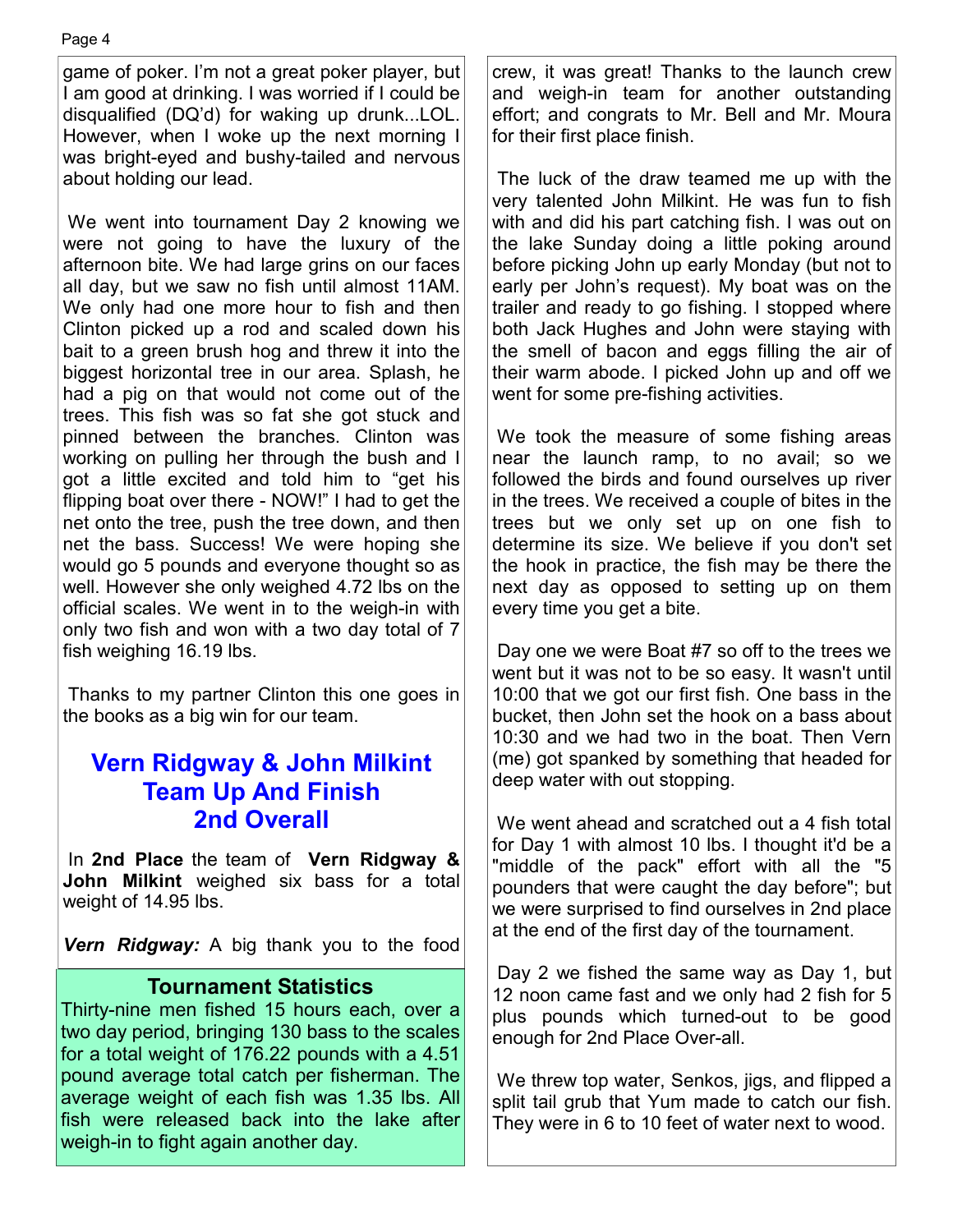Let me close this report with my Christmas greetings to all.

*John Milkint:* First of all, congratulations to Clinton and Ingo for a strong finish in this two day tournament.

 Midweek Bass really lucked out on the weather for November, chilly mornings but sunshine warmed the days up nicely along with light winds. Not bad for late November.

 Now to the fishing experience. Vern is a pleasure to fish with and any co-angler drawing him will have a great experience. We spent the two days fishing in 5 to 8 feet of water around brush piles and trees. We were flipping small craws and Senkos the entire time with a few exceptions when Vern was trying surface lures. None of our fish came on the surface lures.

 It was a very slow bite and we were unable to catch a limit either day. Fortunately we had some quality fish that helped us at the weigh-in table.

 The camping experience with Midweek is always marvelous. The launching, the cookout, the tall tales, the poker group, and the campfires are memories to be remembered.

### **Team Jeff Mason & Herbert Marlow Fish River To 3rd Place Finish**

 Team **Mason & Marlow** weighed ten bass for 14.80 pounds and took home **Third Place**  honors. Herb's 4.92 lb bass took **1st Place Big Fish** honors for the team.

*Jeff Mason:* A big thanks again to the MBA crew for dinner Monday evening, boat launching and trailering help, and the weigh in, great effort guys! Congrats to Clinton and Ingo, and Vern and John for their 1st and 2nd place finishes under tough fishing conditions. I was partnered up with Herb Marlow who was fishing in his 4th MBA tournament. Herb was anxious to do well, learn a few things, and have fun. I think he did all of that plus more, catching the  $2^{nd}$  Big Bass of the tournament, a 4.92 beauty on a Bagley square bill crankbait in 6 feet of water. Herb



*1st Place Big Bass - Herb Marlow* 

#### **Guest Column**  *By Greg Utton*

I want to relate an experience I had after the October tournament at Roosevelt and the incredible response of several members.

 My tilt-trim motor died during the tournament. The motor was up just enough to get the boat on the trailer, but not enough to travel. The motor needed to be raised by hand. Before I knew it, my Co-angler had rounded up four big guys to lift the motor while I tightened the hydraulic pressure screw.

 When I started home, I could see that without the trim motor hydraulics, the motor was bouncing too much and could easily drop down when traveling at highway speeds. This could get real ugly real fast. So I pulled over and got some rope to tie the motor down. I was in the process of getting it tied down and heard something behind me. When I turned around, it looked like there was a convoy of trucks and boats parked behind me. Some more guys stopped to see if I needed help and proceeded to tie down the motor for me.

 It's really great to belong to an organization where the guys are this considerate and don't hesitate to help each other. My hat is off to the Midweek Bass Anglers members.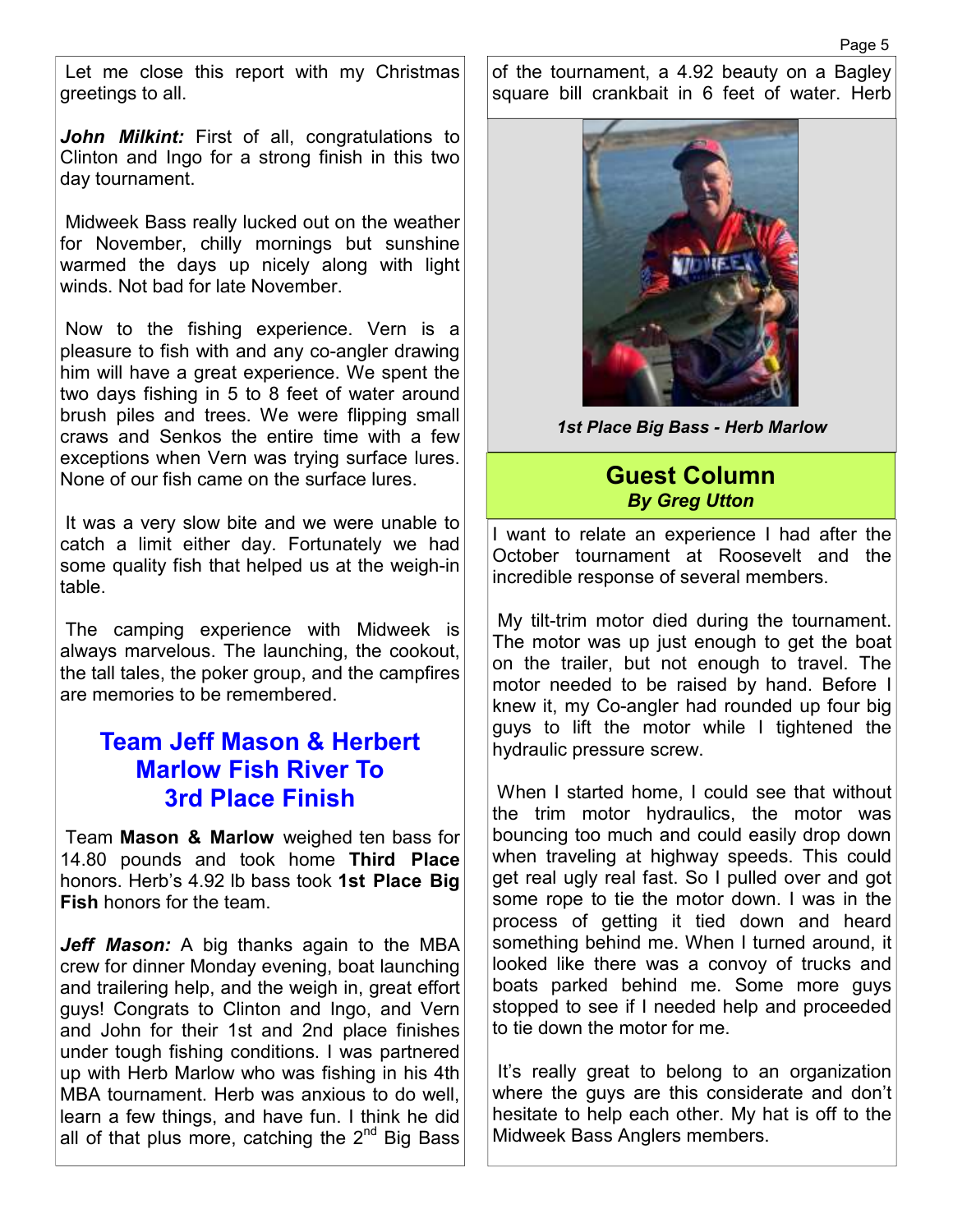

*3rd Place Jeff Mason & Herb Marlow*

caught that bass the first day up the river and we both filled out our limit of fish using a drop shot and jig out in the main lake. I was going to try to fill out our limit the second day in the main lake but only caught 1 small fish and so we returned to the river at 8:30. We didn't get a bite until about 10:30 when we moved out in the trees and started using a drop shot. We filled out our limit but still had that little fish. I moved north and fished a small group of isolated trees and caught our biggest fish of the day and was able to cull out that small one with about 10 minutes left in the day. I made a new friend, had a fun time in the process, and had a great day.

*Herb Marlow:* First I want to thank Gary Senft for taking time to talk with me and encouraging me to join the club back in July 2018. Thank you Gary, one of the best decisions I ever made!

 I have fished in four tournaments now and have had growing success in each one. The boaters Gary Martlage, Ron Pikul, Luke Spreitzer, and Jeff Mason have taught me techniques on how to catch bass and the right equipment for the bait I'm throwing. What a privilege to fish with these experienced anglers.

 At Lake Alamo Jeff and I were fishing in the river, where we caught most of our fish, when I hooked this big one on a square billed crank bait. I fought it through three bushes to land the fish with help from Jeff's excellent netting ability's, and finally got my prize in the boat. Wow what a tournament and I had a great time with good food and great fellowship. Thanks guys and God bless.

## **Team Gary Grimes & Tom Savage Break Off Big Bass Finish 4th Overall**

 Taking home **4th Place,** Team **Gary Grimes & Tom Savage** weighed ten fish for a total weight of 14.64 lbs.

*Gary Grimes:* Firstly, congrats to Clinton and Ingo on the win, you guys did great. I was fortunate enough to get paired with one of my best buddies, Tom Savage, for the final tournament of the year. We caught one fish while pre-fishing, so we knew what not to do. We primarily focused on the river end of the lake, catching our better fish on spinnerbaits on Tuesday, and Texas rigs and C-rigs on Wednesday. I too had a *grande lobina* (big bass) on the line on Wednesday, but it was not to be; I broke off in a tree. It was a very tough bite, very difficult fishing, but still a blast hanging out with the best guys in Arizona's largest and best bass club.

*Tom Savage:* Congratulations to Jeff Mason for Angler of the Year and to Clinton Bell and Ingo Moura for their 1<sup>st</sup> Place win at Alamo.

 I had a great time at Alamo even though the fishing was tough. Fishing with Gary Grimes is always a good time. On Monday, we found a spot on the main lake where we felt we could



*4th Place Tom Savage & Gary Grimes*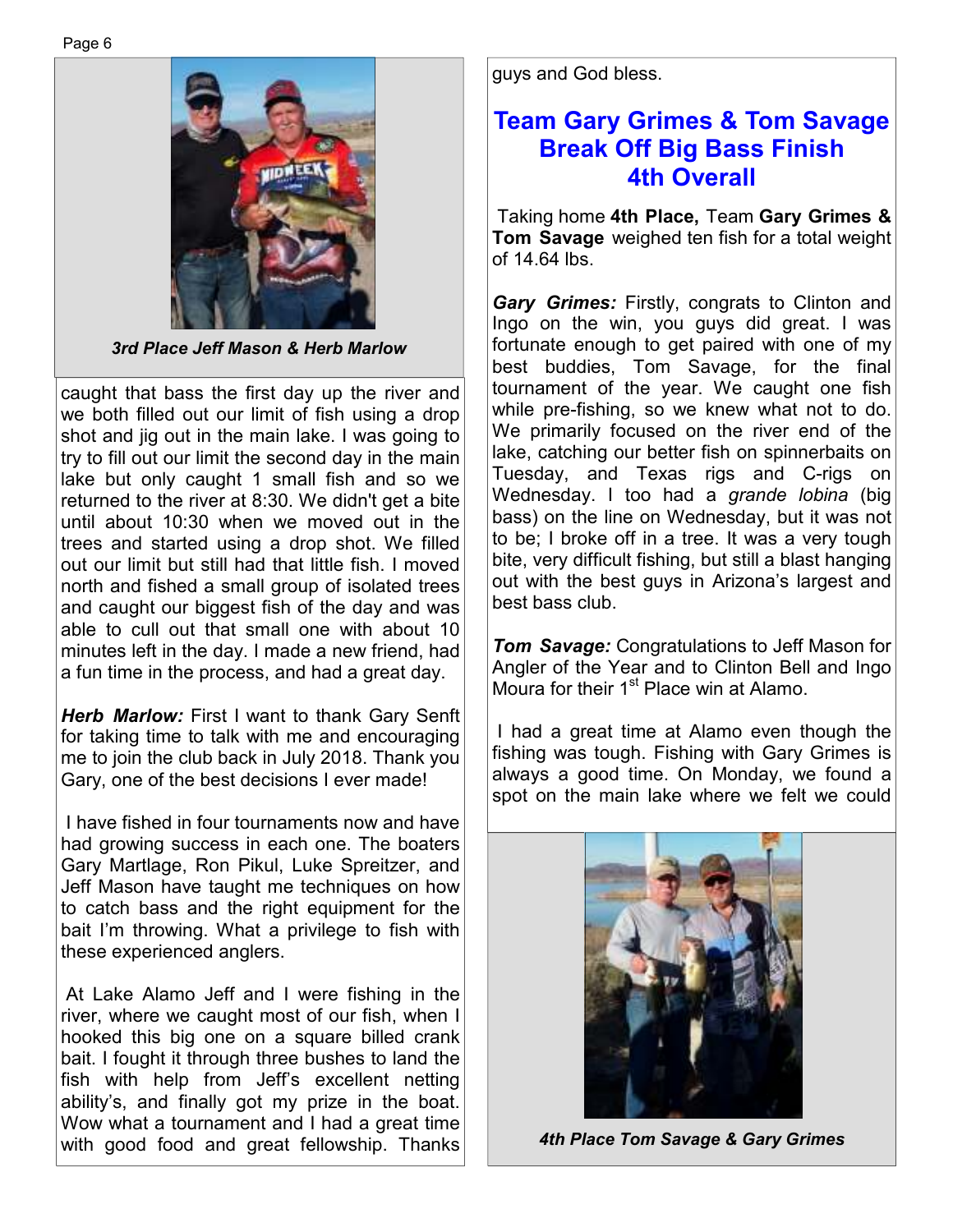catch a limit of fish, but they were small fish.

 On Tuesday, we started at a spot which looked good but we had not pre-fished the location. After giving it a good try with no luck, Gary said; let's go put five fish in the boat. We headed for our small fish spot. In a short period of time, using Carolina rigs with baby brush hogs in watermelon red, we put five small fish in the boat. We were catching them so quickly we even had a double hook up. We were throwing several fish back when Gary said let's leave because we aren't going to win with these fish. We headed for the trees and brush. Gary's first cast with a spinner bait produced one of our largest fish of the tournament. Using spinner baits, it didn't take long for us to get rid of our little fish. I think we caught two more fish after 12:00 but they didn't help us cull-up.

 On Wednesday, we returned to where we caught our larger fish but they weren't there. Gary did catch a nice fish by pitching a Texas rig creature bait into the trees. We decided to go back to the small fish and fill the live well. We ended up with two nice fish and three small fish which were good enough to retain our fourth place.

## **John Hilland & Rick Brown Finish 5th**

 A ten fish limit weighing 13.67 lbs was enough to earn **Team John Hilland & Rick Brown** the **5th Place** money.

*Rick Brown:* Congrats to team Bell and Moura for the win. Also, a big congrats to Jeff Mason on the AOY award; well deserved for a great guy and an even better angler! I had the pleasure of fishing with John Hilland for this tournament. When the fishing is tough it sure is nice to have a partner that you can BS and have a good time with. We did manage to scrape together a limit both days, but as it goes sometimes just not enough of the good big ones. We caught our fish on drop shot worms and Carolina rigged craws on the rocky banks in about 5 to 10 feet of water. We also caught a couple of fish flipping in the trees. Also, thanks go to the board members and weigh-in crew for putting together a great year of fishing for us.

*John Hilland:* Another amazing tournament in the books. Congrats to Clinton and Ingo on the win. I had the good fortune of being paired up with Rick Brown; he's a great fisherman and an even better guy. We were able to pre-fish on Monday and eliminate places along with catching a few nice fish. Tuesday started out slow with most of our spots occupied, after a few hours of slinging baits around we had one fish that Rick laughed at and then threw back into the lake. We did put together a small bag and felt a little defeated. Wednesday morning came with a new plan; we started throwing crank baits in the trees and planned to flip as the water warmed up. After a few hours we had two small fish and decided to run out to the main lake and try to fill our limit. We were able to put two more fish in the livewell and headed back to the trees for the final hour. Thank goodness we did, with about 15 minutes left Rick boated our best fish of the tournament and our 5th for the day. Thanks to the crew for a great tournament, hope to see you at the banquet.

## **Goon Fish Prize Won By Team Ballard & Howard**

*Howard Thomas:* I must say I love to fish Alamo but I just wish Mother Nature would fill it up with water. Even half way would be nice. What a goofy tournament for me. Kind of wish the Goon Fish had been a bass, but at least it buys the gas to go up there. Thanks Mister Carp. Sean Ballard is always fun to fish with as he always has a chance to win. I like his style. He said "Howard, that's a carp", so he put the net down and went back to fishing and said "when you finally get him up top let me know and I will net him". Over all we had a good time considering I was under the weather from a cold. So, Merry Christmas to all and to all a good night. See ya'll at the pre-banquet tailgate party in Jack's driveway and to all you men on the board, thanks for another great year of service to the Club; we couldn't do it with out you. Especially CDR Tassin; we missed you at the tournament Mr. Pictures.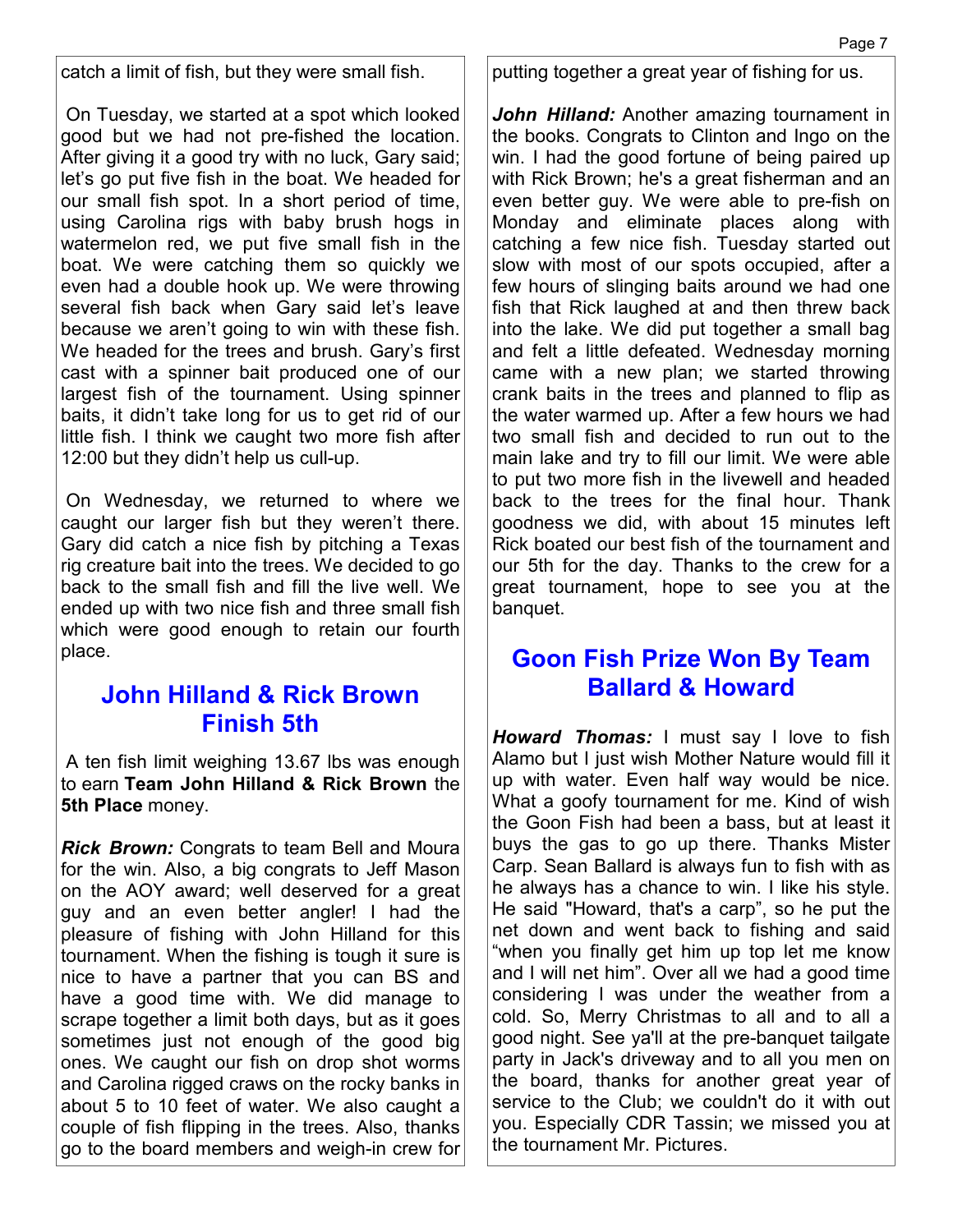

#### **Money Matters**  *By John Reichard*  **Treasurer**

 Congratulations to all club members who participated in this year's tournaments. Thank you for making Midweek Bass Anglers the biggest and best club in Arizona. Each and every one of you should be proud of our club and what you have contributed. Once again our club saw new members join and some old members leave for various reasons. The fellowship we all enjoy at our monthly meetings, the tournament BBQ's, and the time spent on the water with different partners has been outstanding.

 Our 5lb Pot is currently worth \$1575 and it has been a closed pot since June 2018. As the pot rolls over to January the club opens the pot to any current or new member to get into the pot by paying back to the current pot's opening date which was 6 June 2018. Anyone who is not in the pot currently can buy into the pot for \$30 plus \$5 for January 2019.

 Gentlemen, this could be the biggest 5lb Pot the club has ever seen depending on how many members join the pot by paying the back amount owed.

 I would like to remind each of you that we have a place on our tournament entry form to donate to AZ Fish & Game for bass stocking. Please continue to make your donations.

 It's been a pleasure serving you again this year as your treasurer. I hope 2019 will be a banner year for our club. I wish all of you and your families a Merry Christmas and a Happy New Year. I hope 2019 will bring all of you good health, happiness, and great times on the water.



# **Bassin' Basics**

 **Stay Put** - While fishing a bass tournament, don't get in a hurry to leave a hot spot. Many tournaments have been won by anglers who concentrated their efforts in one small area for the entire duration of competition. Thoroughly fish areas where you have caught one or two bass. What happens is a fisherman catches several fish in 30 minutes or so, then the bass stop biting, and the fisherman assumes he's caught them all. So he moves to a new area. That's often a mistake. If you change lure colors and lure styles, you can often catch many more bass from the same spot. Work an area thoroughly with crankbaits in a variety or sizes and colors, then go over the same water with a slow-moving worm.

**Be Versatile** - When fishing a bass tournament, don't be afraid to try something different. Bass often respond to a different technique or a different colored lure than they've seen before. That's one reason the "hot" worm colors tend to change from year to year and are often odd hues such as pumpkinseed or bubble gum.

**Keep Your Confidence** - One of the worst mistakes a tournament fisherman can make is losing faith in his ability to find and catch fish. That happens to most anglers when the fishing is slow. When you begin to doubt your abilities, you wind up fishing too fast, traveling too far, and generally not fishing effectively. Every consistently successful angler believes he will catch a fish on the very next cast. It's important in tournament fishing to keep the faith.

 **Stay in Shape** - Many people don't think of fishing as a physical sport. That's because they haven't tried tournament fishing. In fact, an eight-hour day spent trying to catch stubborn bass in all kinds of weather requires a lot of physical and mental stamina.

 An aerobics exercise program will improve your stamina but may not prepare you for blistering sun or freezing cold. Try getting conditioned for weather extremes by not using your car's heater or air conditioner while driving to and from tournaments.

**Practice With A Purpose** - When pre-fishing tournament waters, use the time wisely. Stay in a top fishing area just long enough to make sure the fish are there. Don't try to catch every fish you can from a spot you intend to fish during the event. Consider using lures without hooks; this lets you determine strikes without injuring or spooking the fish. The best use of practice time is in searching for new hot spots. The more productive spots you become familiar with, the more likely you are to catch fish during the actual competition.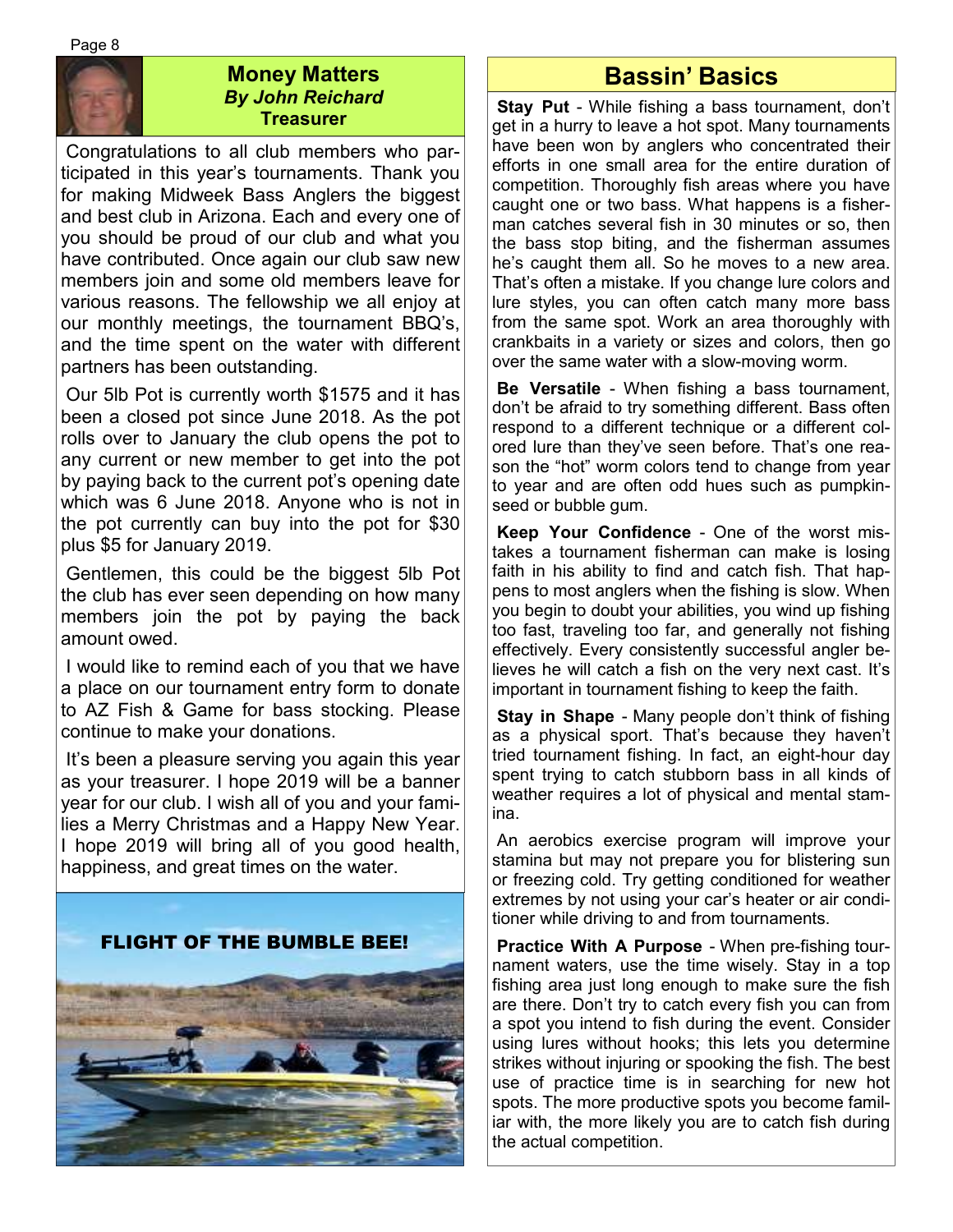Page 9



#### **Weighing-In**  *By Gary Martlage*  **Tournament Director**

Congrats to all the winners at Alamo! This includes ALL of you, as we had another fine tournament to end the season. I cannot say more about the volunteers that help me run a smooth weigh-in. Special thanks to the weigh-in team (Tom Savage, Tom Alauria, Sean Ballard, George Cobasky), as I think we have this procedure down pat. Thank you Mike Adamson, Jack Hughes, and Jim Duel (new member coming on board next year) for their vehicle use of transporting guys for fish release. I will be looking for volunteers to help next year, and I am sure it won't be a problem, as I constantly get guys offering help.

 I know that Alamo is on the schedule next year, and some of you might be wondering about the water situation. I know we will have a great time in the spring, as the lake will fish a lot better than this tournament. The camping facilities are excellent, and rather inexpensive, compared to Havasu. Let's all pray for rain, and good health to all in 2019.



Photo Scrapbook - Lake Alamo-November 27-28, 2018